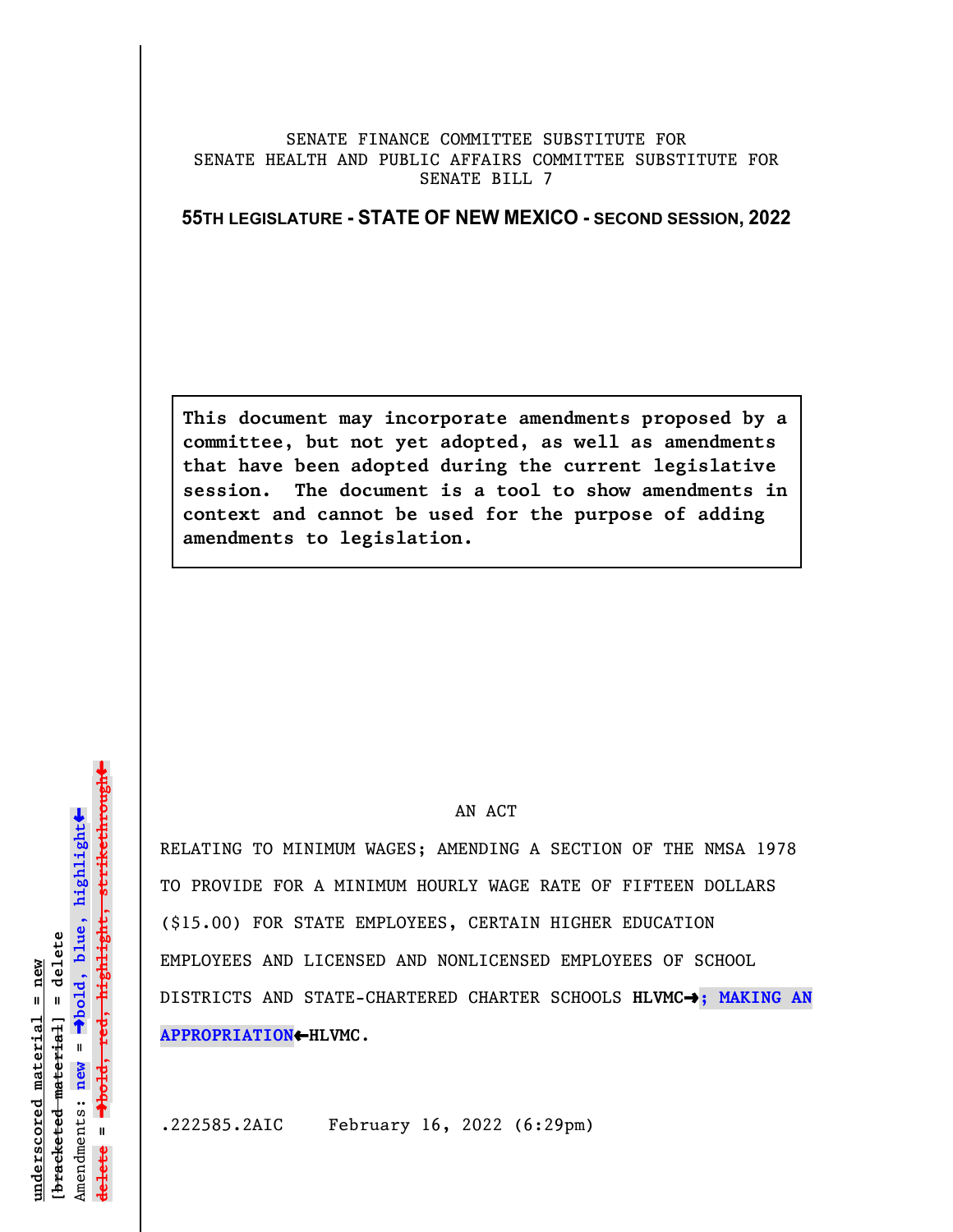BE IT ENACTED BY THE LEGISLATURE OF THE STATE OF NEW MEXICO:

**SECTION 1.** Section 10-7-9 NMSA 1978 (being Laws 1974, Chapter 10, Section 2) is amended to read:

"10-7-9. MINIMUM SALARY RATE.--

A. Every state employee, licensed and nonlicensed employee of school districts and state-chartered charter schools and [every] person [regularly] employed at a state educational institution named in Article 12, Section 11 of the constitution of New Mexico [constitution, except student employees as defined by the board of educational finance], except student employees as defined by the higher education department, shall receive a salary at a rate equal to at least [four hundred dollars (\$400) per month] fifteen dollars (\$15.00) per hour.

B. The salary increases shall be effective the first full pay period beginning on or after July 1, 2022."

**HLVMC**º**SECTION 2. APPROPRIATION.--Five million dollars (\$5,000,000) is appropriated from the general fund to the department of finance and administration for expenditure in fiscal year 2023 to provide sufficient funding to provide an hourly salary of at least fifteen dollars (\$15.00) to all affected employees working in agencies governed by the Personnel Act and the New Mexico state police career pay system and the office of the attorney general employees, workers' compensation judges and executive exempt employees. Any**

.222585.2AIC February 16, 2022 (6:29pm)

 $\ddag$ º**bold, red, highlight, strikethrough**  $\ddot{\bullet}$ º**bold, blue, highlight** bracketed material] = delete **[bracketed material] = delete** inderscored material = new **underscored material = new** Amendments: new = Amendments: **new** =  $\mathbf{u}$ **delete =** lelete